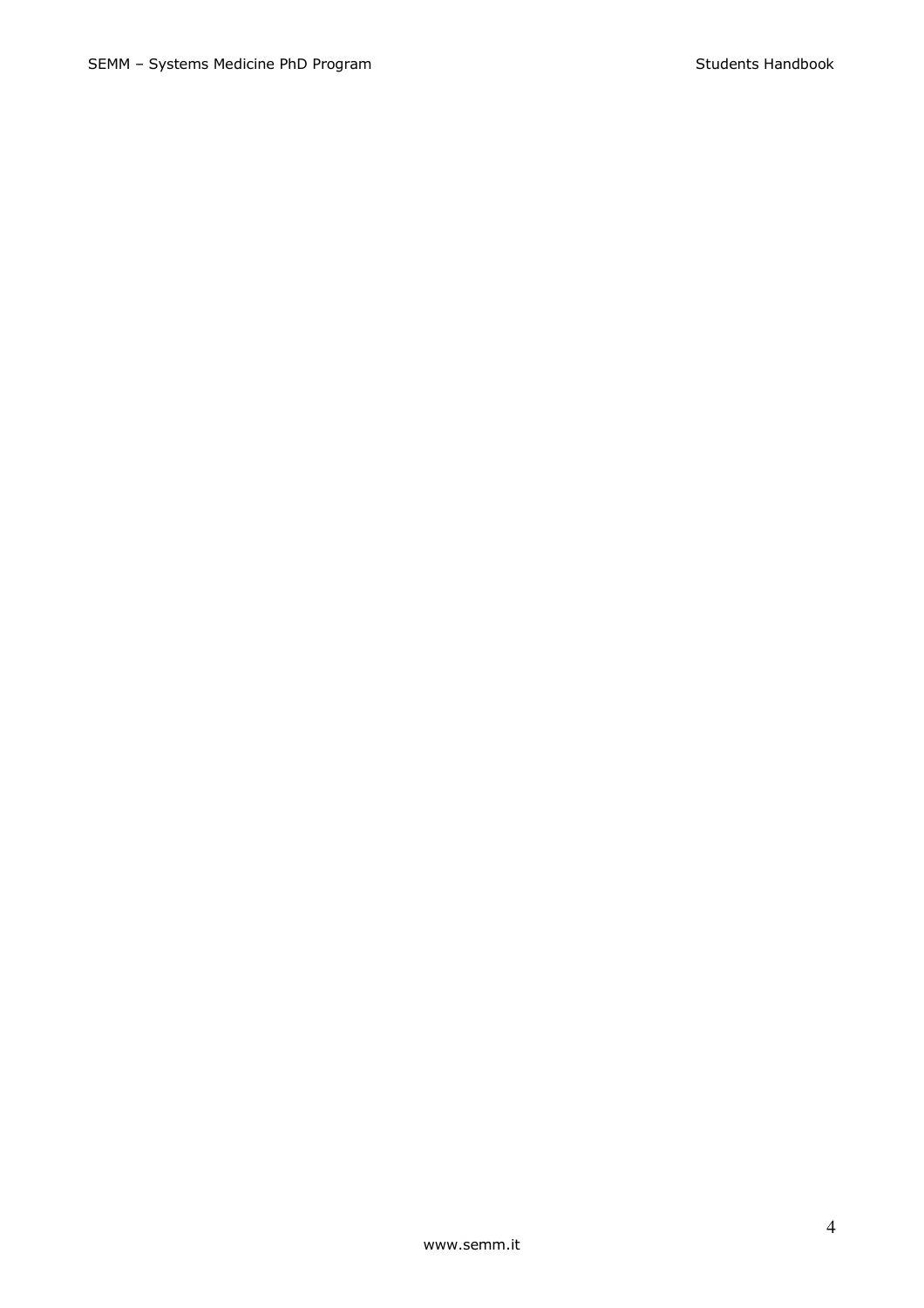# PhD PROGRAM IN SYSTEM MEDICINE

The PhD Program aims to train young and motivated researchers in the wide field of modern Biomedicine. The general idea is that complex systems, such as diseases and their pathogenesis, cannot be understood if taking into account a single point of view. The expertise of different scientists, biologists, medical doctors, computer scientists, physicists and mathematicians must give their contribution to provide new insights.

The PhD program in Systems Medicine includes the following curricula: MOLECULAR ONCOLOGY COMPUTATIONAL BIOLOGY HUMAN GENETICS MEDICAL HUMANITIES

SEMM PhD program is a 3rd-cycle university degree, fully academic in nature and it is released by SEMM's collaborating universities that acts as awarding bodies: University of Milan and University of Naples Federico II.

In the final title and the certificate, the corporate/scientific role of SEMM Foundation is formally mentioned. The title gives full access to post-doctoral research positions in Europe and worldwide.

The PhD Program lasts 4 years and English is the working language.

All admitted students will have a fellowship. Fellowships are mostly offered by the Universities. The number of available positions/fellowships will be communicated at the time of the call. More info on the University fellowships can be found at the University website.

Some additional fellowships may be available at host research centers. These fellowships will be independently managed by the individual granting institutions with specific awarding and delivery modalities; these will not be in any way ascribable either to SEMM or the University.

# **SUPERVISION**

Each PhD student is supervised by a team of three tutors with different profiles: the supervisor, the internal advisor and the external advisor.

# ◆ Supervisor

The Supervisor is the head of the scientific laboratory in which the student works. The supervisor offers guidance with respect to the:

- $\checkmark$  definition of important scientific issues;
- $\checkmark$  research and experimental plan;
- $\checkmark$  exploitation of technological and experimental resources;
- $\checkmark$  preparation of documentation and the communication of the project results;
- $\checkmark$  research development plan;
- $\checkmark$  writing of scientific articles.

The Supervisor is responsible for the student's activity in the laboratory and will constantly review it during the four years of the PhD course. At least one monthly meeting with the supervisor is recommended.

The supervisor can appoint a senior scientist of the group as **added supervisor**, who will follow the student's experimental work. The added supervisor must be present during any official discussion (e.g. mid-term seminar, thesis seminar etc.) of the student's activity.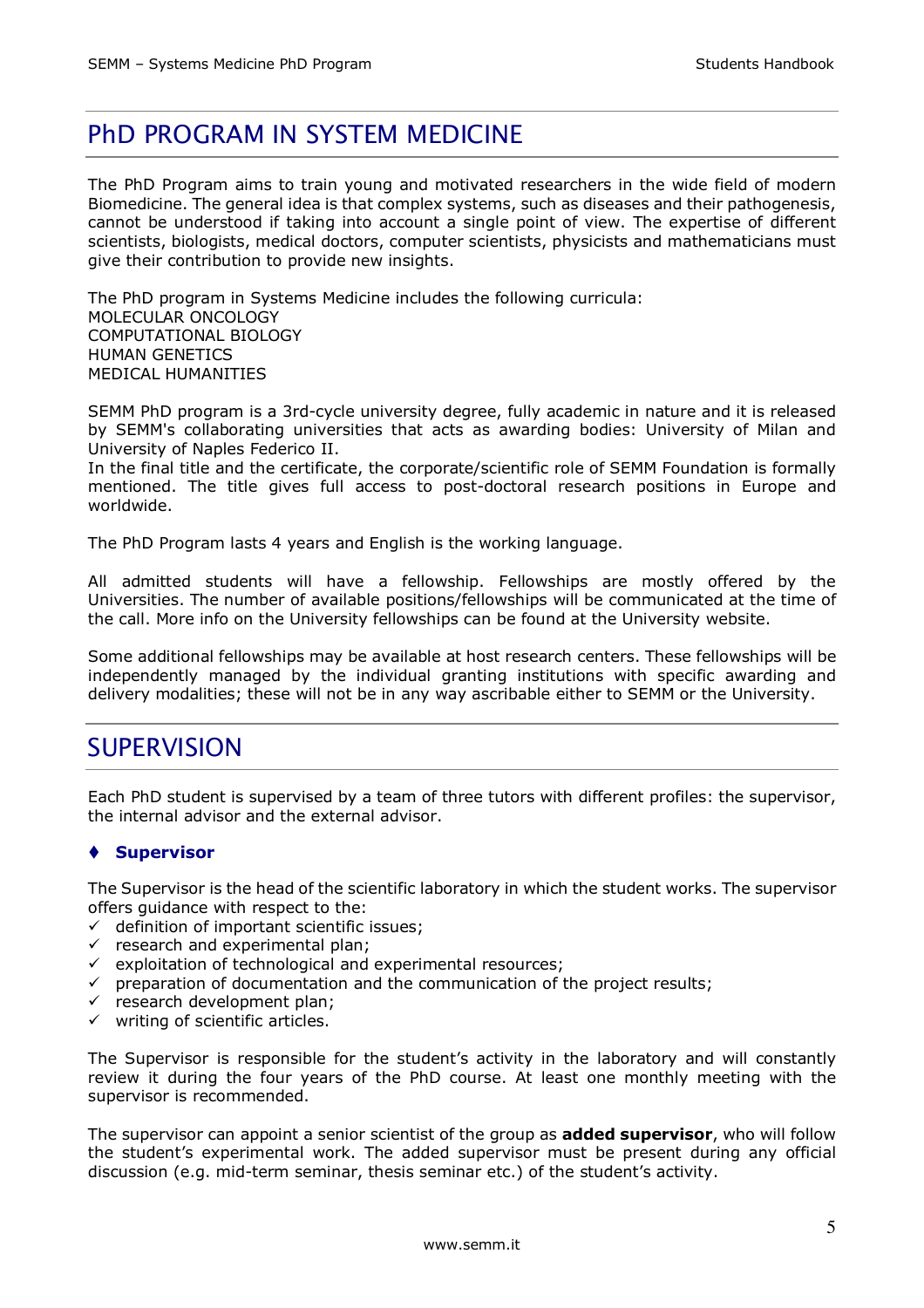# $\bullet$  **Internal Advisor**

The Internal Advisor must be chosen, in agreement with the Supervisor, among the group leaders of the school sites. He/she should become a reference point for the student, contributing to his/her training and choices.

#### **Duties of the internal advisor**

- $\checkmark$  To serve as a mentor for the student
- $\checkmark$  To regularly meet the student to discuss the progress of the experimental work as well as any problem that may arise during the PhD.
- $\checkmark$  To evaluate student's performance

# t **External Advisor**

The External Advisor should be a principal investigator in a foreign scientific institution (preferentially in Europe) and an expert in the student's field of study. He/she is chosen by the jointly by the student and the supervisor, based on the recognized scientific experience, scientific affinity with the project and availability. Italian and overseas external advisors can be accepted only if supported by a strong motivation.

#### **Duties of the external advisor**

- $\checkmark$  To meet the student at least once to discuss the progress of the experimental work
- $\checkmark$  To evaluate student's performance

# STUDENT DUTIES AND EVALUATIONS

# ◆ 1<sup>st</sup> Year

## **Probationary period**

The  $1<sup>st</sup>$  year is part of a probationary period, lasting one year and a half. At the end of this period, supervisor and advisors will be asked to evaluate students' attitude to research, motivation and determination to succeed in a demanding program.

## t **2nd Year**

## **Meeting with the advisors**

Within the probationary period the students should meet the internal and the external advisors.

## **Probationary Period Report**

During the last week of March, students are requested to deliver the probationary period report. The report will include scientific and personal sections. The scientific section should not exceed three pages and must include:

- $\checkmark$  An outline of the project
- $\checkmark$  A summary of preliminary results
- $\checkmark$  Perspectives

## **Outcome of the probationary period**

After collecting feedbacks from the supervising team, each student will be ranked as follows:

- $\checkmark$  *Approved.* When all members of the supervising team agree that the student should continue the program.
- $\checkmark$  *Approved with reserve*. When there are divergent opinions and the student's situation is not clear. He/she will be asked to discuss the project and personal matters with an *ad hoc* committee that will take the final decision. The committee is chosen by the site coordinator.
- $\checkmark$  *Not approved.* When all members of the supervising team agree that the student should not continue the program. In this case, the student will be asked to leave the PhD program.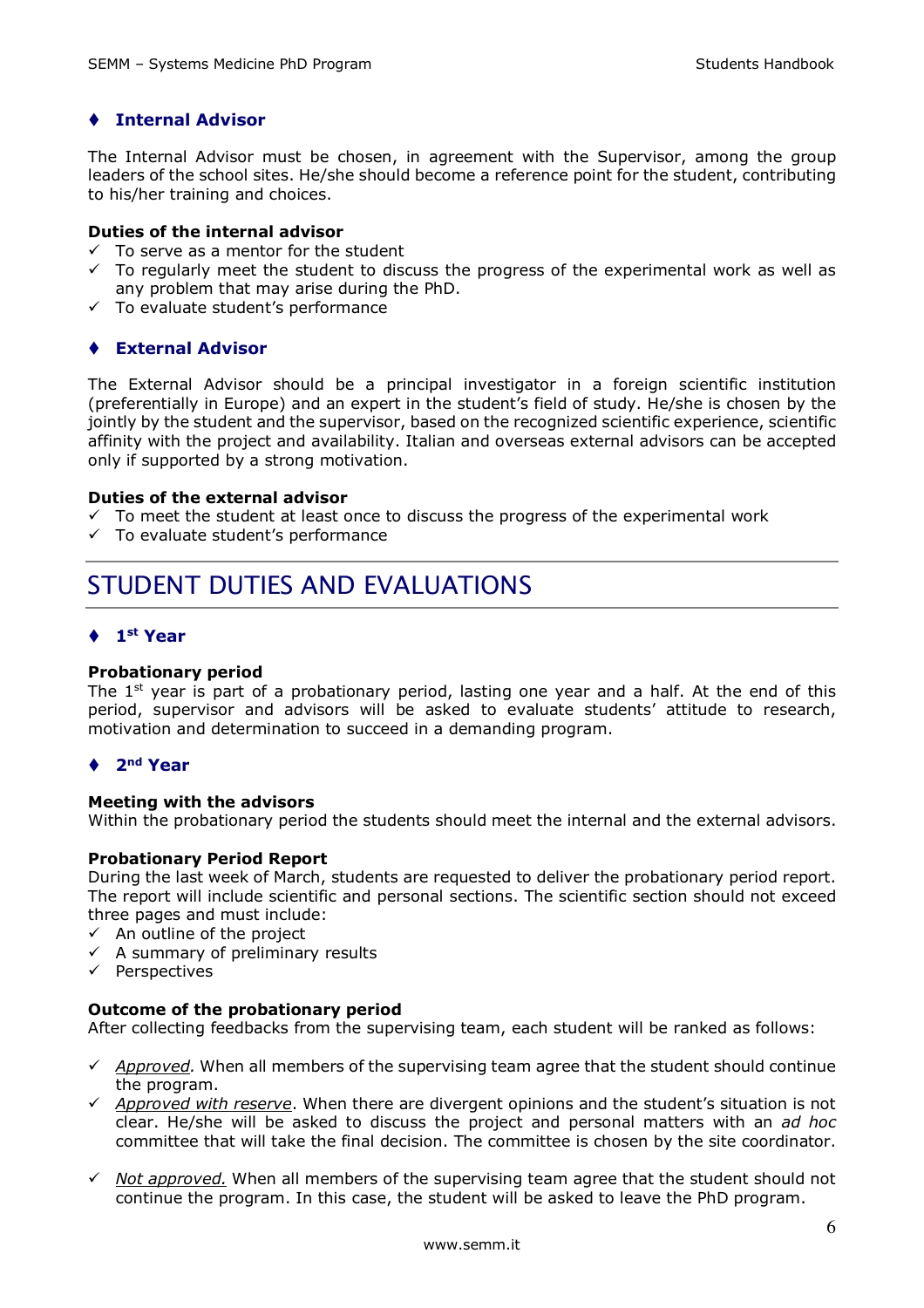# t **3rd Year**

#### **Public seminar**

Between February and May of the 3rd year, each student must hold a public seminar to present the data obtained and the future experimental plan that will lead to completion of the project in time for thesis discussion. The supervisor, the internal advisor, and two other members of the SEMM Faculty will evaluate the quality of the seminar. In case of a negative judgement on the seminar and/or the proposed future plans, the student will have to hold a second seminar within three months and present a modified work program according to the recommended guidelines.

#### **Paper-like Report**

By the end of September, a paper-like report, structured as a scientific paper, must be delivered to the SEMM office. The discussion section should include a detailed description of the experiments that will be performed in order to complete the thesis.

The report must be approved by the whole supervising team, who must also indicate if the future plans proposed will allow the student to complete the thesis in due time.

# $\triangle$  4<sup>th</sup> **year**

During the last year of enrolment, the student will write the thesis and prepare for its discussion. Details on how to write the thesis, deadlines and examination procedures are reported in the appropriate sections.

# REQUIREMENTS AND PROCEDURE FOR GRADUATION

The procedure for Graduation includes two steps, the SEMM examination and the Graduation Day.

To go through the Graduation Day, students must first pass the SEMM examination.

# **↑ Examiners**

For the SEMM examination, each student will be examined by a panel composed of an internal and an external examiner.

The internal examiner should:

- Be a SEMM faculty member different from the internal advisor
- Not necessarily be an expert in the field
- Not have any direct collaboration with the student

The external examiner should:

- Work in a foreign scientific institution (preferably a European institution hosting a PhD program). The choice of Overseas or Italian examiners is discouraged, unless exceptional motivations are presented.
- Be an expert in the field
- Not have any co-authorships with the student's group in the last 5 years

# ◆ Submission of the thesis to the SEMM office

The thesis must be submitted **no later than September 30th**, which is the official date for the end of the PhD program.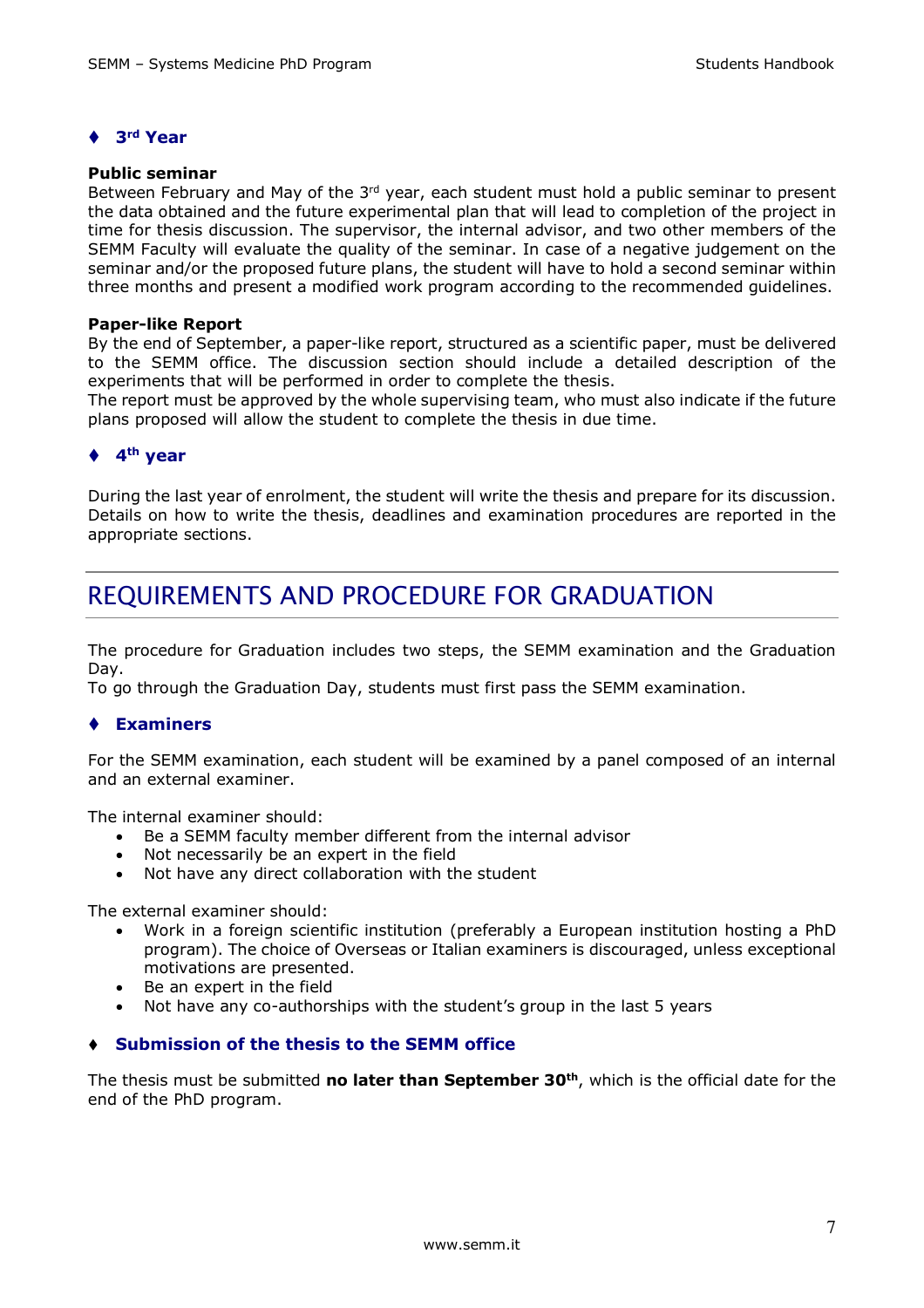# **↑ Thesis evaluation**

The external examiner and the external advisor will be asked to provide a written evaluation of the thesis. The comments of the external advisor will be considered by the examiners during the VIVA.

# $\triangle$  Thesis Viva

The Viva consists of two parts:

#### Public seminar

Students must present their data in a 40-minute public seminar. Questions from the audience are allowed.

#### Oral examination

During the oral examination, the examiners must ascertain that the thesis is the student's own original work and that it meets the criteria for awarding the PhD degree.

# t **Graduation Day & Award of the degree**

An Assessment Board appointed by the University of Milan will evaluate the thesis, taking into account the recommendations given by the examiners, and finally award the PhD degree during Graduation Day.

# TRAINING ACTIVITIES

The SEMM PhD course extends over four years. Students are requested to gain 18 credits, distributed as follows:

- 8 mandatory courses to be taken during the first two years  $= 12$  credits
- Attendance to 20 seminars/year  $= 2$  credits
- 4 Optional courses = 4 credits

The courses list is available at: http://www.semm.it/education/current-students/courses

## Courses

## **Mandatory courses**

*MOLECULAR ONCOLOGY AND HUMAN GENETICS CURRICULUM*

| <b>COURSE</b>                                                    | YEAR of attendance | Month of attendance |
|------------------------------------------------------------------|--------------------|---------------------|
| Scientific Methodologies                                         |                    | January             |
| Molecular<br><b>Biology</b><br>Biochemistry<br>and<br>Techniques | 1                  | January             |
| <b>Statistics</b>                                                |                    | January             |
| Imaging                                                          |                    | January             |
| <b>Bioinformatics</b>                                            | 2                  | February            |
| <b>Genomics &amp; Proteomics</b>                                 | 2                  | February            |
| <b>Cancer Genetics</b>                                           | フ                  | February            |
| <b>Scientific Writing</b>                                        | フ                  | February            |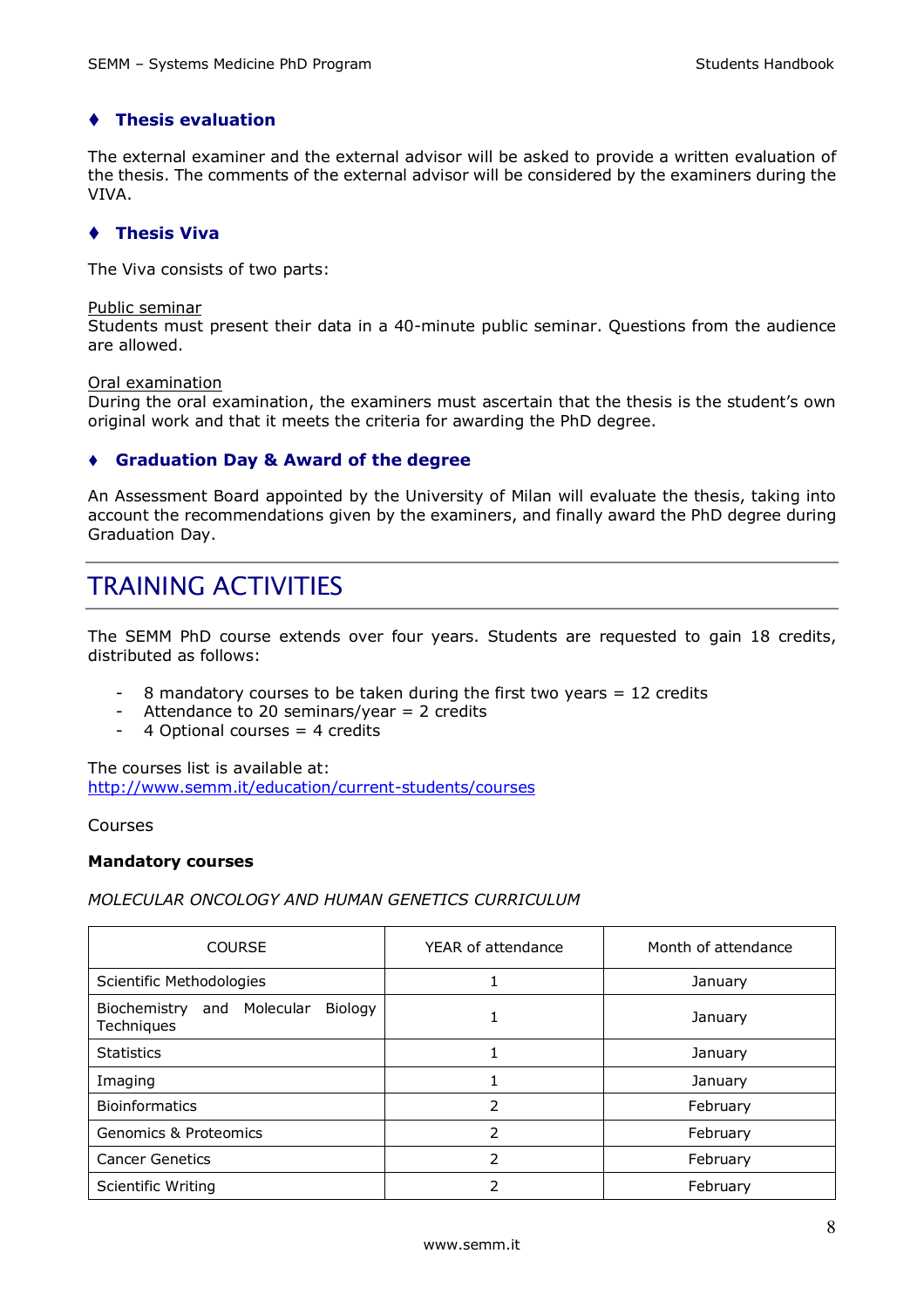# *COMPUTATIONAL BIOLOGY CURRICULUM*

| <b>COURSE</b>                    | YEAR of attendance | Month of attendance |
|----------------------------------|--------------------|---------------------|
| Scientific Methodologies         |                    | January             |
| <b>Statistics</b>                |                    | January             |
| Programming                      |                    | January             |
| <b>Bioinformatics</b>            |                    | February            |
| Network Biology                  | າ                  | February            |
| <b>Genomics &amp; Proteomics</b> |                    | February            |
| Statistics II                    |                    | February            |
| Scientific Writing               |                    | February            |

# *MEDICAL HUMANITIES CURRICULUM*

| <b>COURSE</b>                                               | YEAR of attendance | Month of attendance |
|-------------------------------------------------------------|--------------------|---------------------|
| Scientific Methodologies                                    | 1                  | January             |
| Principles and practice of structural<br>equation modeling  | $1$ or $2$         | May vary            |
| Practical course in systematic<br>reviews and meta-analysis | $1$ or $2$         | May vary            |
| Qualitative research methodology                            | $1$ or $2$         | May vary            |
| Quantitative research methods and<br>methodology            | $1$ or $2$         | May vary            |
| Critical thinking                                           | $1$ or $2$         | May vary            |
| Communication in medicine                                   | $1$ or $2$         | May vary            |
| <b>Scientific Writing</b>                                   | $\mathcal{P}$      | February            |

## **Optional courses**

It will be up to the students to define their training path and choose their optional courses.

SEMM offers 2 optional courses per year, other optional courses can be chosen among courses offered by other organizations or graduate schools.

# t **Additional training activities**

#### **Seminars**

SEMM offers a high-tier program of scientific seminars, both from internal and external speakers. Students are requested to attend at least 20 seminars per year (80 in total). Signatures are taken to verify the attendance.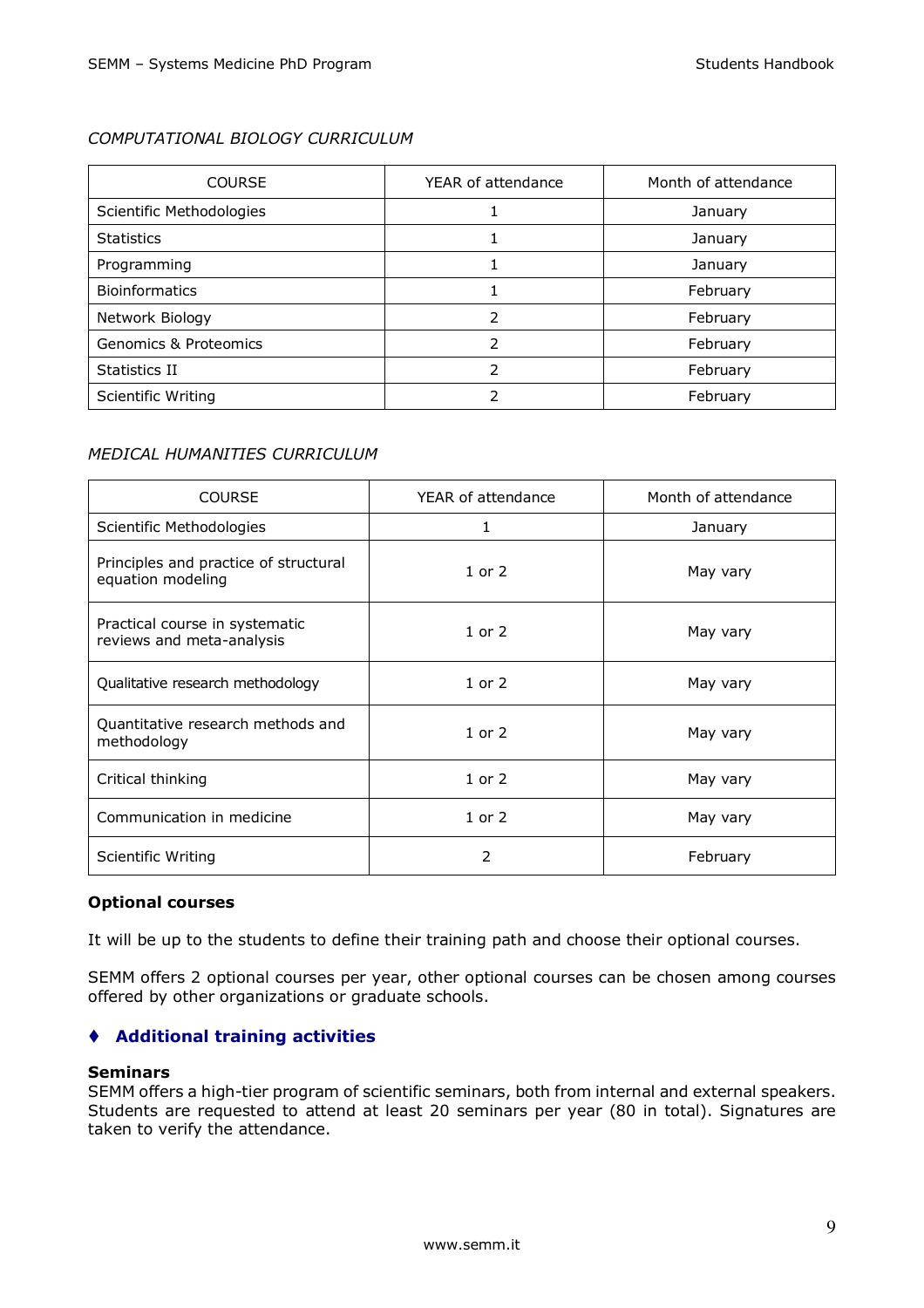## **Students' Data club series**

During the second year of enrolment, data clubs are organized on a monthly basis. Two students will present their data to their peers at each meeting. These meetings are intended to be very informal and aim to stimulate scientific discussion. Data club schedule and organization are selfmanaged by the students.

## **Courses from UNIMI**

The University of Milan offers a series of 5 mandatory short courses (half day each) on soft skills (Open access, research evaluation, Placement and job market, Grant writing, research integrity).

## **Networking activities**

SEMM offers to their students the following networking opportunities:

- *ENABLE*

The European Academy for Biomedical Science (ENABLE) is a European project managed by a consortium of five partners.

ENABLE organizes an annual scientific symposium, coupled with i) a career day; ii) outreach activities for adults, and for primary and secondary school students to foster the interaction between young scientists and the general public.

These ENABLE symposia are organized entirely by a committee of PhD students and postdocs of the four involved institutions.

- *International PhD students Cancer Conference*

SEMM is part of a network of 8 top cancer research institutes across Europe. An annual cancer conference is organized to provide the opportunity for students to present their work, get in contact with other PhD students working in the same field and interact with international renewed scientists invited as keynote speakers.

- *PhD Networking days* 

PhD Networking days are internal events organized annually by SEMM PhD students. These events aim to foster an open scientific discussion to renew and enforce motivation to carry on in the scientific world after the PhD. Prominent speakers from and outside the academia will be invited, and all students will have the opportunity to present a poster or give a talk about their PhD project.

# SEMM GOVERNANCE AND PEOPLE

# **↑ SEMM at glance**

SEMM is a private foundation

SEMM operates within centers of excellence and promotes the integration of basic research and clinical practice

- European Institute of Oncology (IEO), Milan
- FIRC Institute of Molecular Oncology (IFOM), Milan
- Italian Institute of Technology (IIT), Milan
- National Institute of Molecular Genetics (INGM), Milan. *NEW*
- Human Technopole (HT), Milan *NEW*
- Telethon Institute of Genetics and Medicine (TIGEM), Naples
- Genetic Engineering Center (Ceinge-Advanced Biotechnology), Naples







оë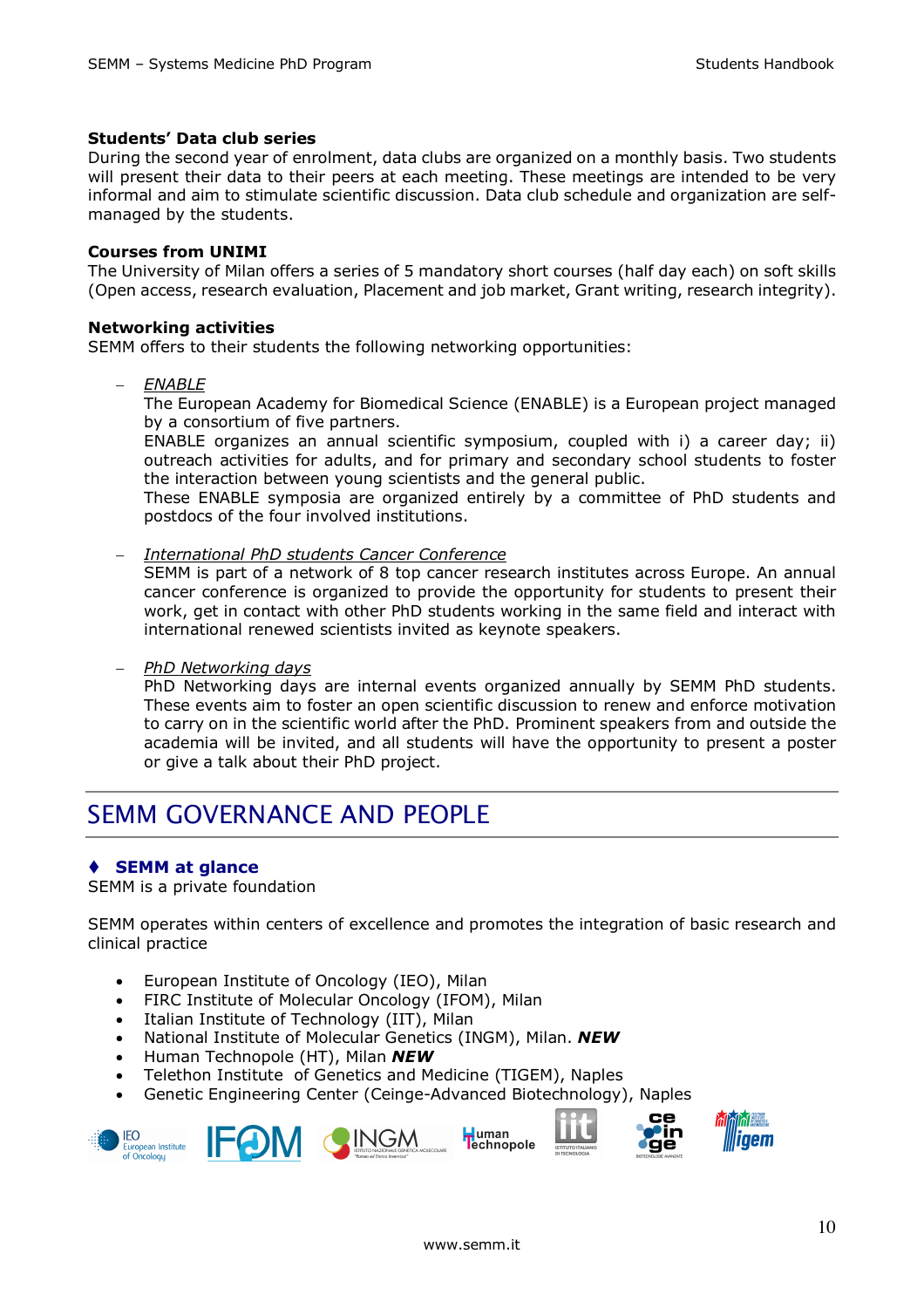SEMM collaborates with the University of Milan and Naples (awarding bodies) to create and manage its training programs

- University of Milan
- University of Naples Federico II





# t **Governance**

The governance of the SEMM PhD program includes:

# **The President of the SEMM foundation:**

• is the legal representative of SEMM and supervises all SEMM activities. *Pier Giuseppe Pelicci*

## **The Scientific director of SEMM:**

- maintains contacts with all the institutions involved in the School's activities;
- takes care of the executive aspects of the projects;
- delegates to the Educational Committee, the school sites and curricula's Coordinators specific tasks related to the organizational and functional requirements of the training activities. *Bruno Amati*

## **The School site coordinator:**

• takes care of defining the general guidelines of the activities of the PhD course, the training programs and objectives of that specific school site (Milan or Naples). The Milan site coordinator is also chairing the Educational committee.

## **The curricula's scientific coordinators:**

• supervise the students' progress review and are responsible for the specific training activities for the curriculum he/she is coordinating.

## **The Faculty:**

• is composed of the students' supervisors who are also the PIs of the school sites.

## **The Educational Activities Committee:**

• includes the curricula coordinators and representatives of the faculty members of all the school sites. The committee is in charge of implementing and managing all the educational activities.

## **SEMM Graduate Office:**

- manages the selection process from the publication of the call to the enrollment of the admitted candidates;
- manages the entire bureaucratic path from the enrollment to the thesis defense;
- keeps in touch with the Universities where PhD students are officially enrolled;
- coordinates the organization of the training courses and all the other educational activities;
- takes care of students' records;
- assists foreigners for visas.

*People in charge: Francesca Fiore, coordinator, Veronica Viscardi, students' administrator*